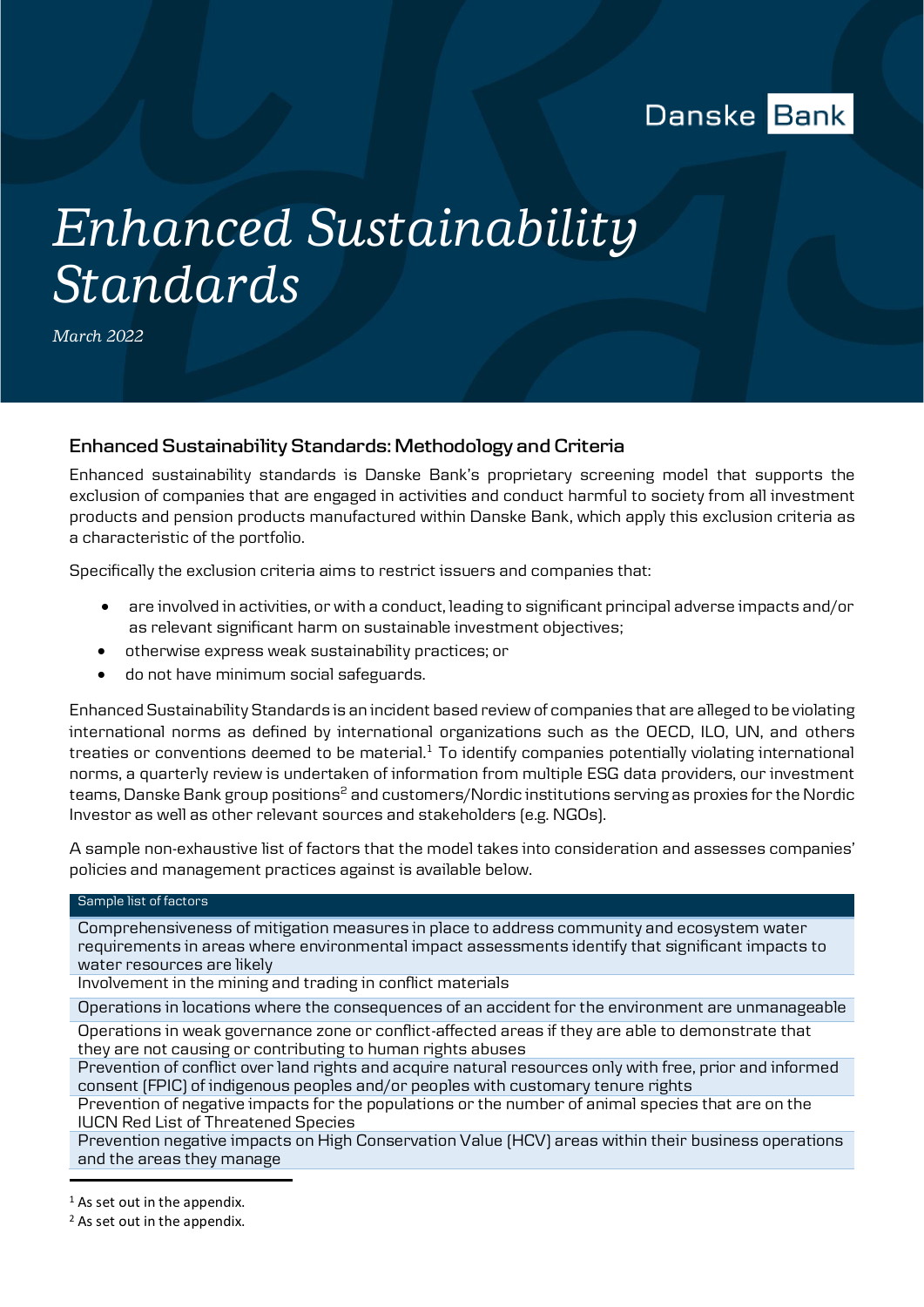Riverine tailings disposal and sub-marine tailings disposal

Supply of arms and weapon systems, military transport systems, and other military goods should be avoided if there is an overriding risk that the arms will be used for serious violation of international human rights and humanitarian law

Supply of arms and weapon systems, military transport systems, and other military goods to countries having a failed or fragile state, should be avoided

Supply of arms and weapon systems, military transport systems, and other military goods to countries that are severely corrupt, should be avoided

Supply of arms and weapon systems, military transport systems, and other military goods to countries that severely violate human rights, should be avoided

As all decisions related to exclusions are anchored within the investment organisation, each quarter, an analysis of the individual company cases together with a recommendation on how to approach each individual case is presented to the ESG Integration Council. Danske Bank's ESG Integration Council, which comprises of the Heads of investment strategies, has been created to support ESG integration into the core of our investment processes. The recommendations are discussed and endorsed by the ESG Integration Council and approved by the Responsible Investment Committee, prior to implementation.

The review and application of exclusions under this category are conducted on a quarterly basis.

For further information on the investment restriction definitions, activities, criteria, scope and thresholds employed by Danske Bank go to, *danskebank.com*.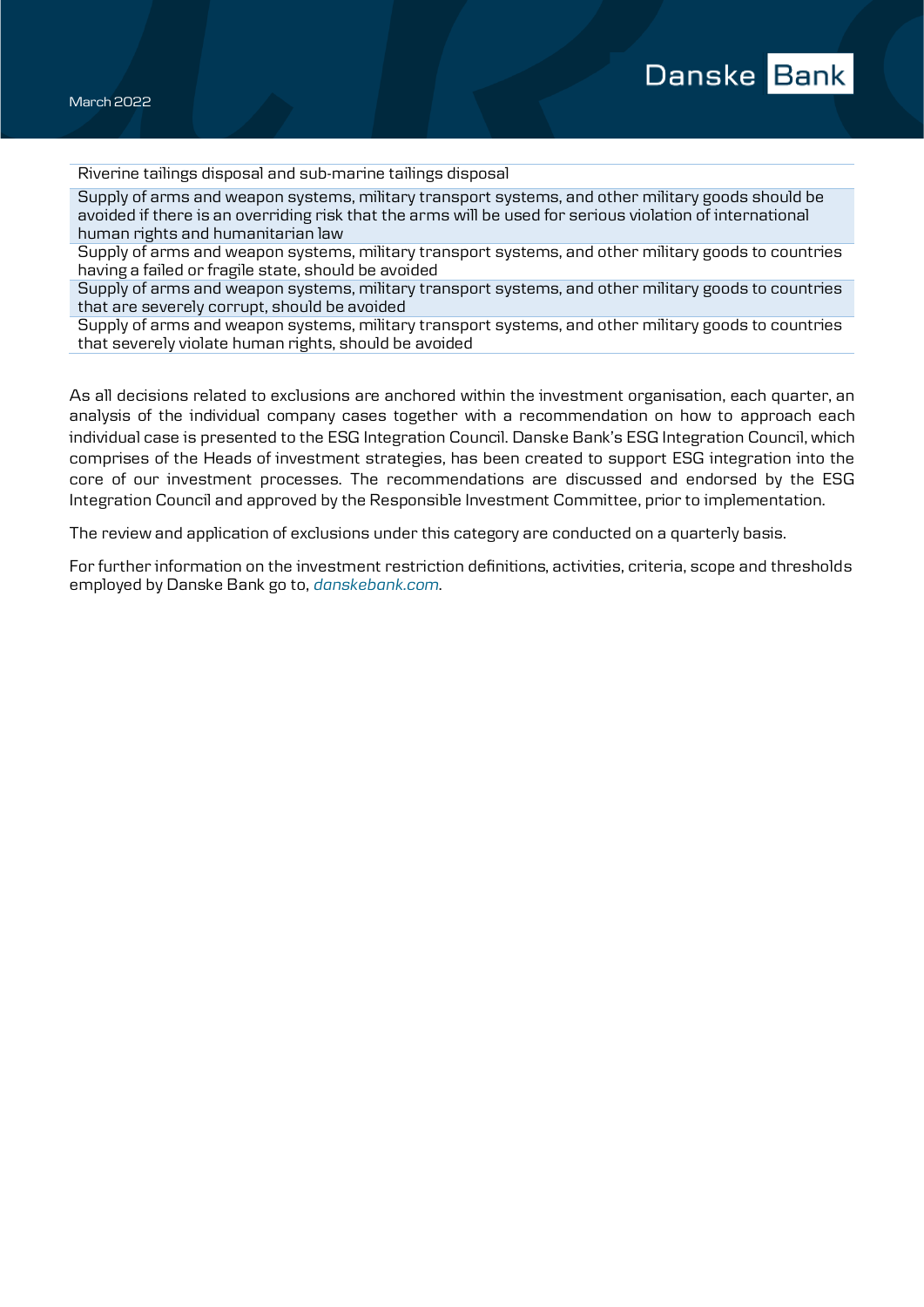## **Appendix**

Danske Bank Group Position Statements<sup>3</sup>: :

- Danske Bank Position Statement Agriculture
- Danske Bank Position Statement Arms and Defence
- Danske Bank Position Statement Climate Change
- Danske Bank Position Statement Human Rights
- Danske Bank Position Statement Forestry
- Danske Bank Position Statement Fossil Fuels
- Danske Bank Position Statement Mining and Metals

International Conventions, Treaties or Standards:

- Aquatic Animal Health Code
- AWS International Water Stewardship Standard
- Bamako convention on the ban of the import into Africa and the control of transboundary movement and management of hazardous wastes within Africa (1991)
- Bangladesh Fire and Building Safety Agreement
- Basel Convention on the Control of Transboundary Movements of Hazardous Wastes and their Disposal
- Basel Criteria for Responsible Soy Production
- Basic Principles and Guidelines on Development-based Evictions
- Basic Principles on the Use of Force and Firearms by Law Enforcement Officials
- Chemical Weapons Convention
- Children's Rights & Business Principles
- Collevecchio Declaration on Financial Institutions and Sustainability
- Convention against Corruption
- Convention against Torture and Other Cruel, Inhuman or Degrading Treatment or Punishment
- Convention against Transnational Organised Crime
- Convention concerning the Protection of the World Cultural and Natural Heritage
- Convention for the Protection of the marine Environment of the North-East Atlantic
- Convention for the Protection of the Ozone Layer
- Convention for the Safeguarding of the Intangible Cultural Heritage
- Convention on Access to Information, Public Participation in Decision-making and Access to Justice in Environmental Matters
- Convention on Biological Diversity
- Convention on Certain Conventional Weapons
- Convention on Civil Liability for Oil Pollution Damage and Convention on Liability and Compensation for Damage in Connection with the Carriage of Hazardous and Noxious Substances by Sea
- Convention on Cluster Munitions
- Convention on International Trade in Endangered Species of Wild Fauna and Flora
- Convention on Long-range Transboundary Air Pollution
- Convention on Nuclear Safety
- Convention on Oil Pollution Preparedness, Response and Co-operation
- Convention on the Conservation of Migratory Species of Wild Animals
- Convention on the Elimination of All Forms of Discrimination against Women
- Convention on the Elimination of All Forms of Racial Discrimination
- Convention on the Law of the Sea

ֺ

<sup>3</sup> See Danske Bank Group Societal Impact & Sustainability Policy & Position Statements: https://danskebank.com/sustainability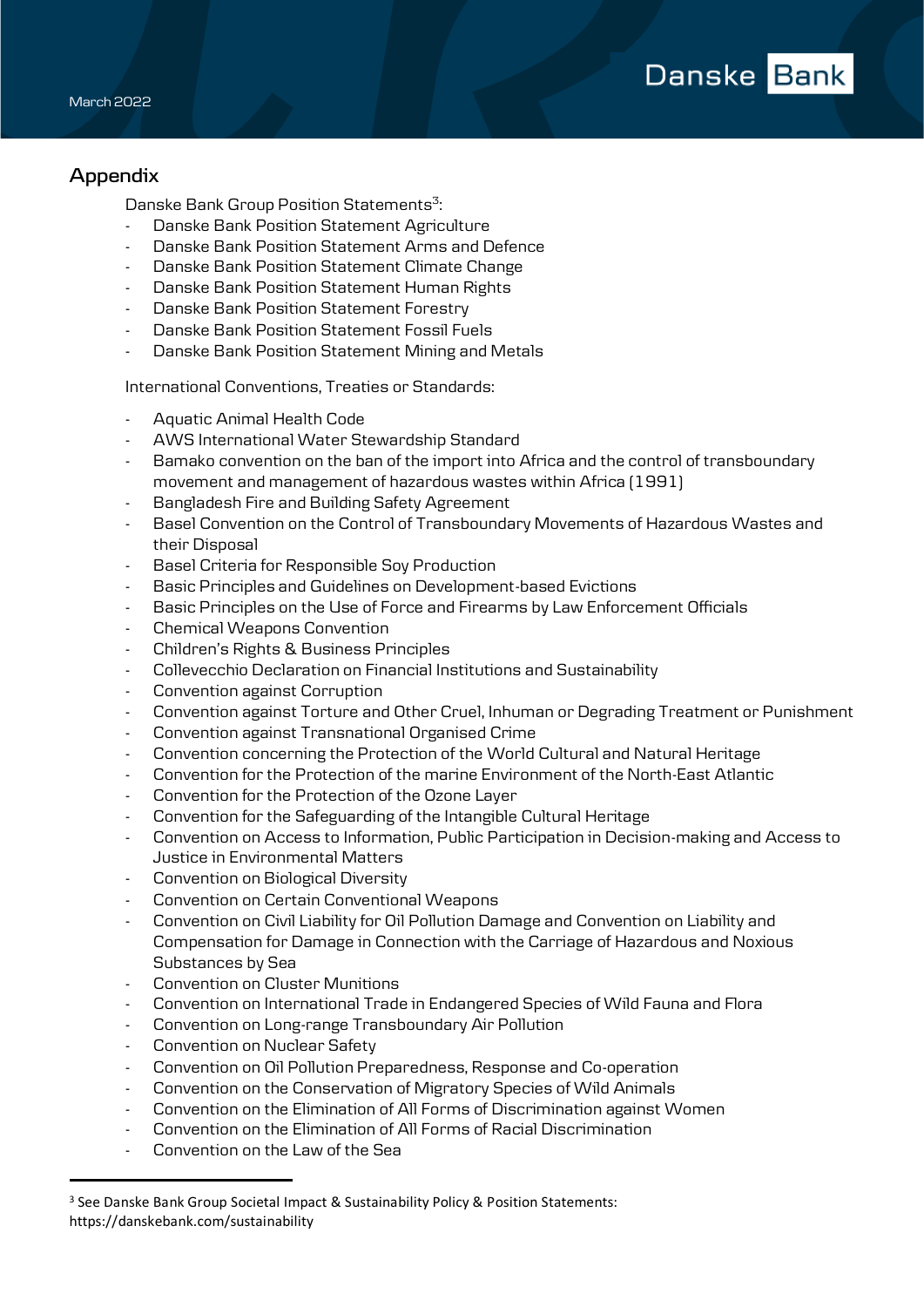- Convention on the Prevention of Marine Pollution by Dumping of Wastes and other Matter of the United Nations International Maritime Organization
- Convention on the Prohibition of the Development, Production and Stockpiling of Bacteriological (Biological) and Toxin Weapons and on their Destruction.
- Convention on the Prohibition of the Development, Production, Stockpiling and Use of Chemical Weapons and on their Destruction
- Convention on the Prohibition of the Use, Stockpiling, Production and Transfer of Anti-Personnel Mines and on their Destruction
- Convention on the Protection and Use of Transboundary Watercourses and International Lakes
- Convention on the Rights of the Child, including the Optional Protocol on the sale of children, child pornography and child prostitution
- Convention on Torture and Other Cruel, Inhuman or Degrading Treatment or Punishment
- Convention on Wetlands of International Importance especially as Waterfowl Habitat
- Convention relating to the Status of Refugees
- Council Directive concerning the protection of animals (98/58EG)
- Declaration of European Council, Madrid, 27.6.1989: Arms embargo on China
- Directive on the Management of waste from the extractive industries
- Electronic Industry Citizenship Coalition
- Ethical Trading Initiative
- EU Capital Requirements Directive IV (2013/36/EU)
- EU Common Position on Burma/Myanmar 1996/635/CFSP
- EU Common Position on Iran 2007/140/CFSP
- EU Council Common Position 2002/145/CFSP (2002) and 2004/161/CFSP (2004): Arms embargo on Zimbabwe
- EU Council Decision on Burma/ Myanmar 2013/184/CFSP
- EU Council Decision on Côte d'Ivoire 2010/656/CFSP
- EU Council Decision on Sudan 1994/165/CFSP
- EU Council Decisions on Belarus 2011/357/CFSP and 2012/642/CFSP
- EU Council Regulation No 36/2012 concerning restrictive measures in view of the situation in Syria
- EU Council Regulation No 833/2014 concerning restrictive measures in view of Russia's actions destabilising the situation in Ukraine
- EU Council Regulation No 960/2014 amending Regulation (EU) No 833/2014 concerning restrictive measures in view of Russia's actions destabilising the situation in Ukraine
- EU Timber Regulation
- EU's Anti-Money Laundering Directive
- European Banking Authority Guidelines on Remuneration Policies and Practices
- European Convention for the Protection of Pet Animals
- European Convention for the Protection of Vertebrate Animals used for Experimental and Other Scientific Purposes
- European Convention on the Protection of Animals Kept for Farming Purposes
- European directive 2013/30/EU on safety of offshore oil and gas operations
- Extractive Industries Transparency Initiative (EITI)
- Fair Labor Association
- FAO Code of Conduct for Responsible Fisheries
- First Additional Protocol to the Geneva Convention, relating to the Protection of Victims of International Armed Conflicts
- Fourth European Money Laundering Directive
- General Assembly Resolution (XVII) of 14 December 1962, "Permanent Sovereignty over Natural Resources"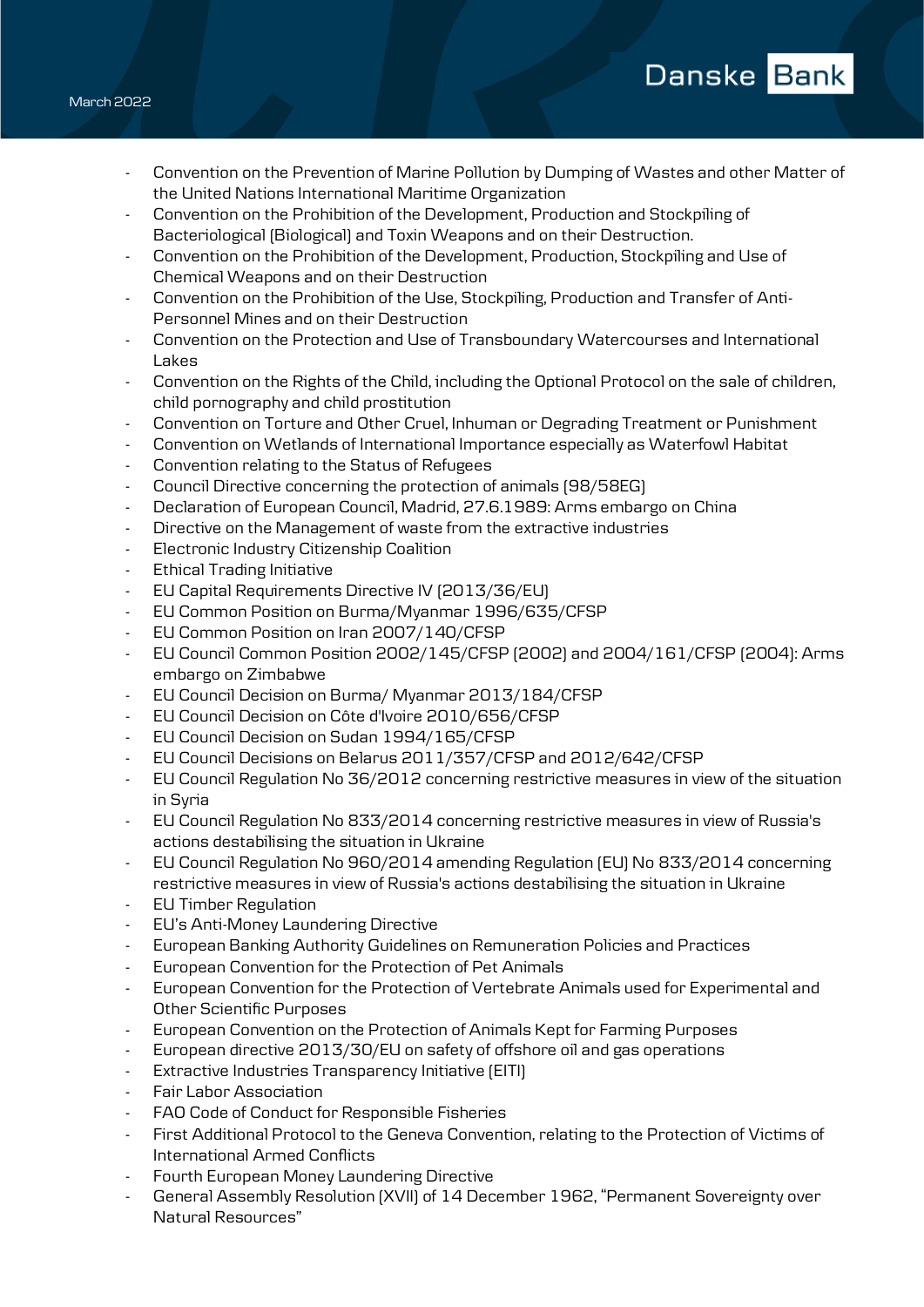- General Comment No. 15 (2002) The right to water (arts. 11 and 12 of the International Covenant on Economic, Social and Cultural Rights)
- Geneva Convention on Long-range Transboundary Air Pollution
- Geneva Conventions (I-IV)
- Global Network Initiative
- Global Sullivan Principles
- Greenhouse Gas Protocol
- IFC Performance Standards
- IFC Policy on Social and Environmental Sustainability
- IFOAM Norms for Organic Production and Processing
- ILO Convention 1 on Hours of Work
- ILO Convention 155 on Occupational Safety and Health
- ILO Convention 158 on Termination of Employment
- ILO Convention 169 on Indigenous and Tribal Peoples
- ILO Convention 174 on Prevention of Major Industrial Accidents
- ILO core Convention 100 concerning Equal Remuneration
- ILO core Convention 105 concerning Abolition of Forced Labour Convention
- ILO core Convention 111 concerning Discrimination (Employment and Occupation)
- ILO core Convention 138 concerning Minimum Age
- ILO core Convention 182 concerning Worst Forms of Child Labour
- ILO core Convention 29 concerning Forced Labour
- ILO core Convention 87 concerning Freedom of Association and Protection of the Right to Organise
- ILO core Convention 98 concerning the Application of the Principles of the Right to Organise and to Bargain Collectively
- ILO Minimum Convention 29 on Wage Fixing
- ILO Recommendation 198 concerning the employment relationship
- ILO Tripartite Declaration of Principles Concerning Multinational Enterprises and Social Policy
- Industry initiative: CEO Water Mandate
- Industry initiative: Telecommunications Industry Dialogue
- Industry initiative: ZDHC (Zero Discharge of Hazardous Chemicals) Group
- Instituto Carvão Cidadão (Citizen's Coal Institute)
- International Cocoa Initiative
- International Code of Conduct for Private Security Service Providers
- International Code of Marketing of Breast-milk Substitutes
- International Convention for the Prevention of Pollution from Ships
- International Convention for the Regulation of Whaling
- International Convention on Oil Pollution Preparedness, Response and Cooperation
- International Convention on the Protection of the Rights of All Migrant Workers and Members of Their Families
- International Council on Metals & Mining on communities consultation
- International Court of Justice advisory opinion on the Legality of the Threat or Use of Nuclear **Weapons**
- International Finance Corporation Environmental, Health and Safety Guidelines for Mining
- International Finance Corporation Environmental, Health and Safety Guidelines for Offshore Oil and Gas Development
- International Management Code for the use of Cyanide
- International Maritime Organization Protocol on Preparedness, Response and Co-operation in pollution Incidents by Hazardous and Noxious Substances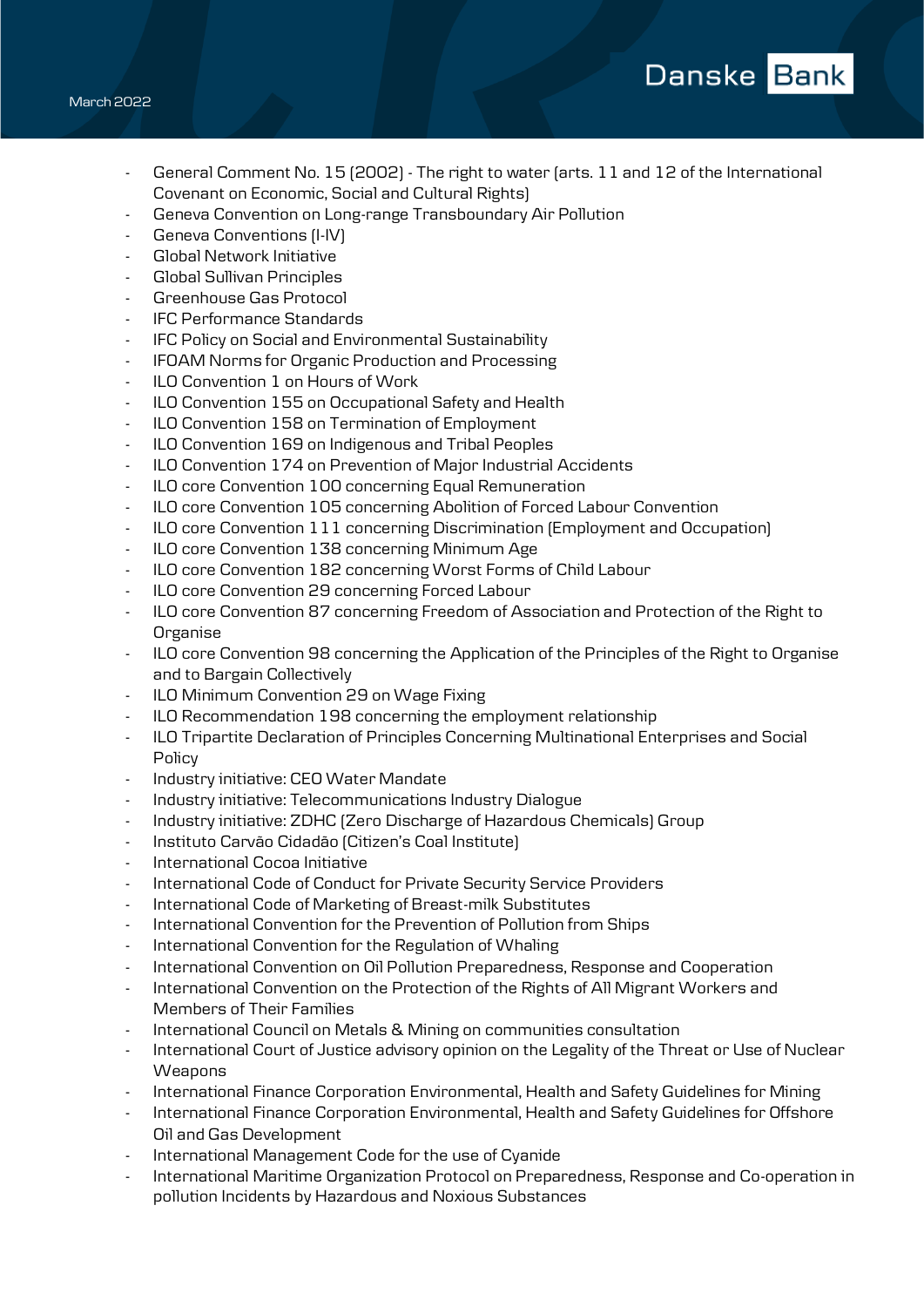- International Petroleum Industry Environmental Conservation Association on community consultation

Danske Bank

- International Principles for Responsible Shrimp Farming
- International Union for Conservation of Nature (IUCN) Red List of Threatened Species
- Iroco Declaration
- ISO 26000
- Joint Convention on the Safety of Spent Fuel Management and on the Safety of Radioactive Waste Management
- Kimberley Process and Kimberley Process Certification Scheme
- Kyoto Protocol to the United Nations Framework on Climate Change
- Law of the Sea Convention
- Lisbon Treaty on animal welfare
- Manual of Diagnostic Tests and Vaccines for Terrestrial Animals and the Manual of Diagnostic Tests for Aquatic Animals
- Minamata Convention on Mercury
- Multi-stakeholder initiative: Women's Empowerment Principles
- Nagoya Protocol on Access to Genetic Resources and the Fair and Equitable Sharing of Benefits Arising from their Utilization to the Convention on Biological Diversity (2010)
- New York Declaration on Forests
- NTA 8080:2009 Sustainability criteria for biomass for energy purposes
- Nuclear Non-Proliferation Treaty
- OECD Anti-bribery Convention
- OECD Base Erosion and Profit Shifting Action Plan
- OECD Convention on Combating Bribery of Foreign Public Officials in International Business **Transactions**
- OECD Guidelines for Multinational Enterprises
- OECD Recommendation on Digital Security Risk Management for Economic and Social Prosperity
- OECD Revised Guidelines Governing the Protection of Privacy and Transborder Flows of Personal Data
- OSPAR Convention
- Pacto Nacional pela Erradicação do Trabalho Escravo (National Pact to Combat Forced Labour)
- Partnering Against Corruption Initiative and PACI Principles
- Protocol to the Convention on the Prevention of Marine Pollution by Dumping of Wastes and Other Matter
- Ramsar Convention on Wetlands
- Registration, Evaluation, Authorisation and Restriction of Chemicals (REACH)
- Rio Declaration on the Environment and Development, Principles
- Rotterdam Convention on the Prior Informed Consent Procedure for Certain Hazardous Chemicals and Pesticides in International Trade
- Roundtable on Sustainable Palm Oil
- RSB Principles & Criteria for Sustainable Biofuel Production
- Safety and Health in Mines Convention
- Second Optional Protocol to the International Covenant on Civil and Political Rights, aiming at the abolition of the death penalty
- Social Accountability International
- Sustainable Agriculture Standards
- Terrestrial Animal Health Code
- The Cartagena Protocol on Biosafety
- The Declaration of Helsinki